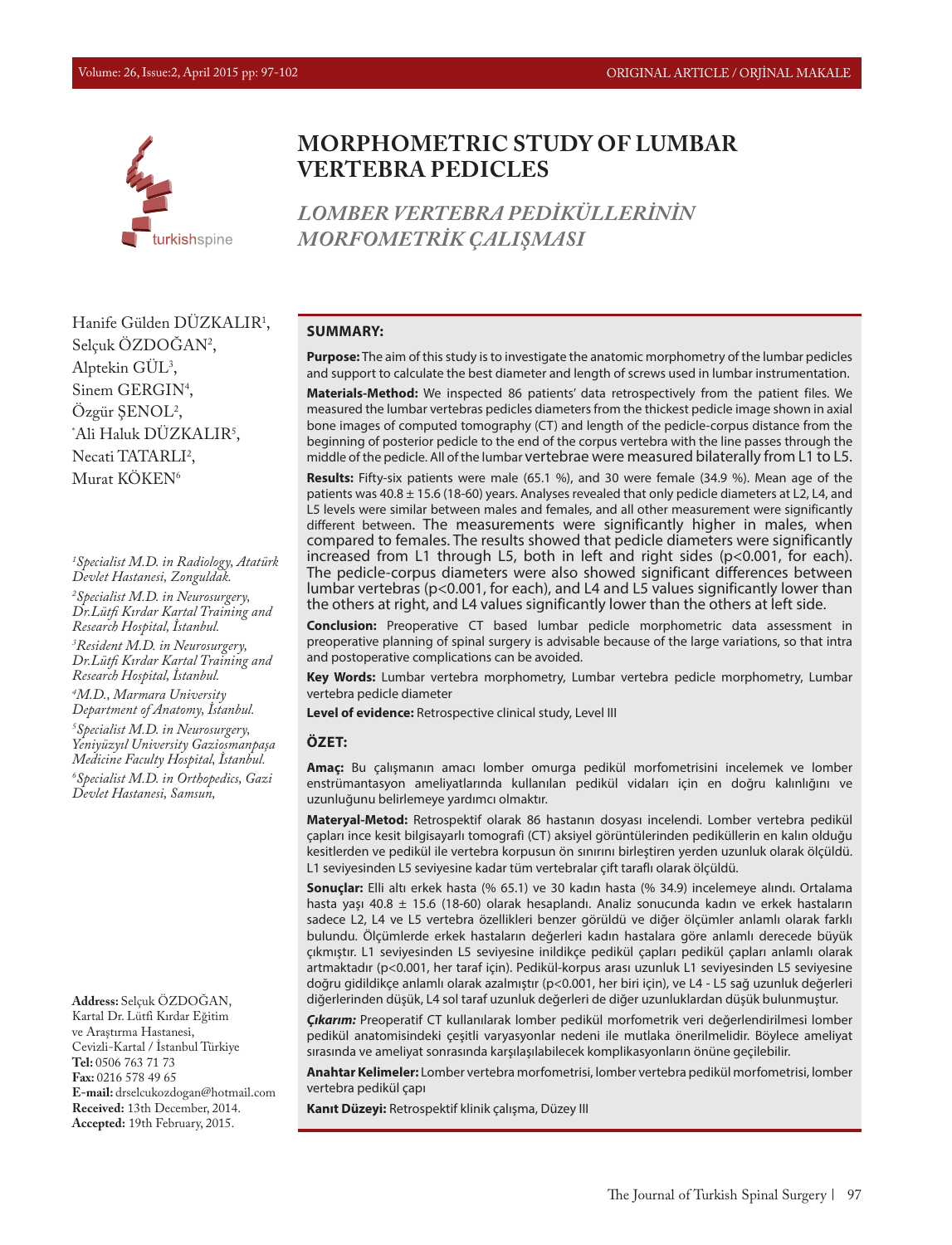## **INTRODUCTION**

Lumbar morphometry is important not only for understanding of biomechanics of lumbar spine but also for surgical techniques aimed to stabilization and correction of deformities. First application of the pedicle screw plating system for the lumbar spine had been made by Roy-Camille et al<sup>20</sup>. Since then pedicle screw fixation has become an increasingly popular technique of instrumentation to treat spinal disorders by providing stable fixation and correcting spinal deformities<sup>16</sup>.

To prevent impingement of the neural structures, accurate and safe pathway of the pedicle is important and requires precise and accurate knowledge of bony and neural structures<sup>4</sup>. There are complications associated with oversized pedicle screw such as dural tears, leakage of cerebrospinal fluid and injuries to nerve roots from the medial wall<sup>13</sup>.

The purpose of this study was to investigate the anatomic morphometry of the lumbar pedicles and support to calculate

the best diameter and length of screws used in lumbar instrumentation.

### **MATERIALS AND METHOD**

We inspected 86 patients' data retrospectively from the patient files. The patients between the ages of 18 to 60 who had been imaged with lumbar vertebral multi-sliced computed tomography were included. The exclusion criteria were emergency patients, having degenerative spinal disease, fractures, spondylolysis and spondilolystesis. We measured the lumbar vertebras pedicles diameters from the thickest pedicle image shown in axial bone images of CT and length of the pedicle-corpus distance from the beginning of posterior pedicle to the end of the corpus vertebra with the line passes through the middle of the pedicle (Figure-1). All of the lumbar vertebras were measured bilaterally from L1 to L5 by Osirix**®** software.



**Figure-1.** Measurement example of pedicle diameter and pedicle-corpus lenght prepared with Osirix**®**

#### *Statistical Analysis:*

Descriptive statistics of numerical data were presented as mean, standard deviation, minimum and maximum. The categorical variable gender was presented as frequency and percent. The comparisons between independent two groups were conducted by Mann-Whitney U test. The changes between vertebra levels were compared by using Friedman test, and when a statistically significant difference was observed, post-hoc analyses were performed by Wilcoxon test. SPSS software version 21 (IBM Inc., USA) was used for the statistical analyses. Statistical significance level was considered as 0.05 in the analyses of this study.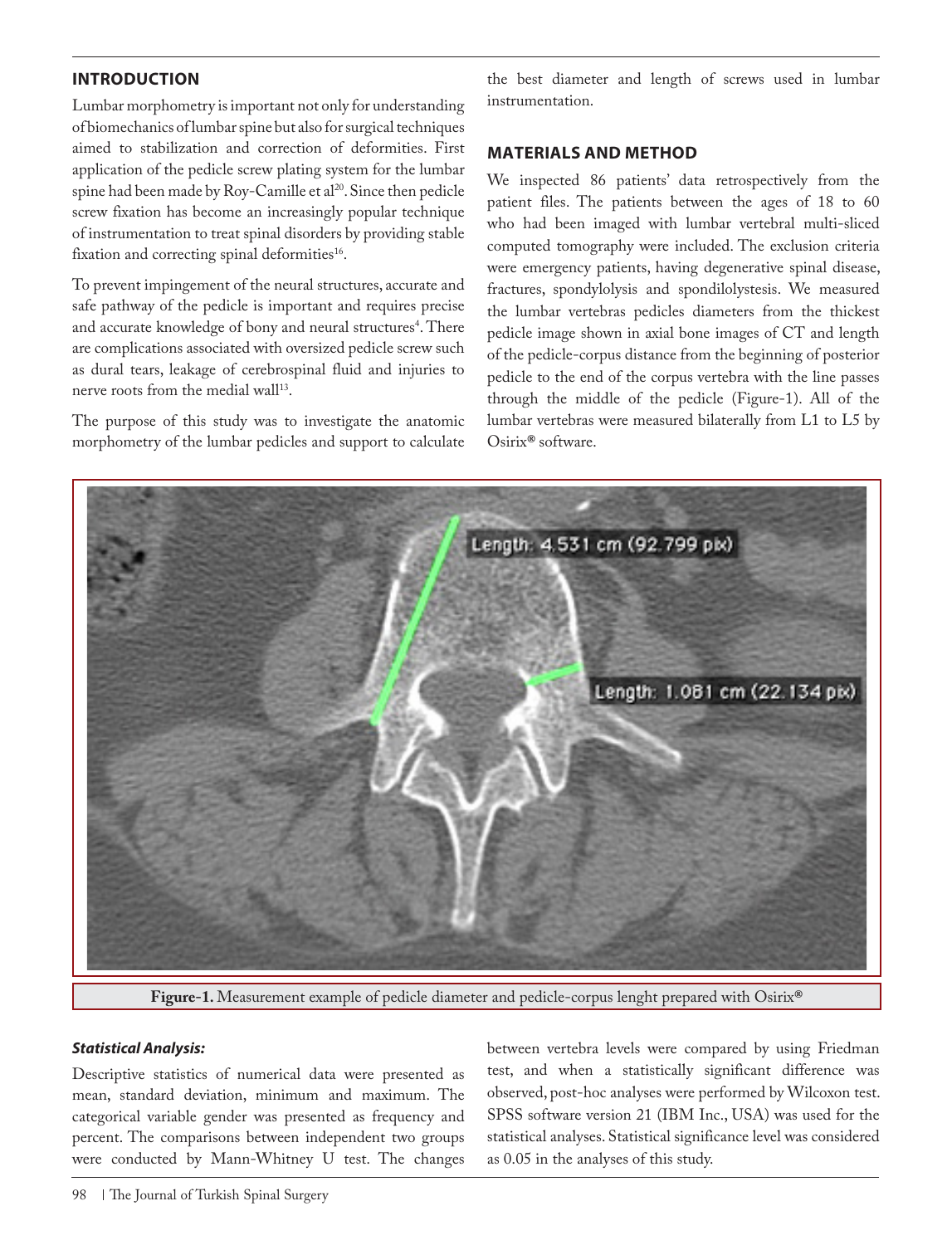### **RESULTS**

Fifty-six patients were male (65.1%), and 30 were female (34.9%). Mean age of the patients was 40.8±15.6 (18-60) years. Mean age of the males and females were statistically similar (p=0.664), and 39.7±15.6 years and 42.9±15.7 years, respectively.

The comparisons of pedicle diameters and pedicle-corpus lengths according to gender are presented in Table-1. Analyses revealed that only pedicle diameters at L2, L4, and L5 levels were similar between males and females, and all other

measurement was significantly different between the sexes. The measurements were significantly higher in males, when compared to females.

Table-2 shows the comparisons of pedicle diameters, and pedicle-corpus lengths according to sides. The results showed that pedicle diameters were significantly increased from L1 through L5, both in left and right sides (p<0.001, for each). The pedicle-corpus diameters were also showed significant differences between lumbar vertebras (p<0.001, for each), and L4 and L5 values significantly lower than the others at right, and L4 values significantly lower than the others at left side.

**Table-1.** Comparisons of pedicle, and pedicle-corpus lengths according to gender. P: pedicle diameter; PC: pedicle-corpus length. \*: Statistically significant results in comparisons between males and females (Mann-Whitney U test).

|                     | Male  |           |              |      |       |           |      |                |              |  |
|---------------------|-------|-----------|--------------|------|-------|-----------|------|----------------|--------------|--|
|                     | Mean  | <b>SD</b> | Min          | Max  | Mean  | <b>SD</b> | Min  | Max            | $\, {\bf p}$ |  |
| L1-Right-P          | 6,71  | 1,01      | 5            | 9,2  | 5,8   | 0,83      | 4,6  | $\overline{7}$ | $0,009*$     |  |
| $L1$ - $L$ eft- $P$ | 6,78  | 1,1       | 5,1          | 9,4  | 6,05  | 0,89      | 4,7  | 7,8            | $0,030*$     |  |
| L1-Right-PC         | 55,6  | 3,91      | 47,7         | 66,7 | 51,83 | 2,48      | 47,7 | 56,1           | $0,002*$     |  |
| L1-Left - PC        | 55,89 | 3,68      | 48,3         | 66,8 | 52,15 | 2,33      | 48,2 | 55,8           | $0,001*$     |  |
| L2-Right-P          | 7,07  | 1,13      | 5,2          | 9,6  | 6,37  | 0,8       | 5,2  | 8              | 0,054        |  |
| L2-Left-P           | 6,54  | 2,16      | $\mathbf{0}$ | 9,5  | 6,48  | 0,82      | 5,2  | 8,2            | 0,236        |  |
| L2-Right - PC       | 55,03 | 3,78      | 46,6         | 66,1 | 51,19 | 3,09      | 46,6 | 59,1           | $0.001*$     |  |
| L2-Left - PC        | 55,3  | 3,78      | 46,8         | 65,9 | 51,55 | 2,93      | 46,8 | 57,1           | $0,001*$     |  |
| L3-Right-P          | 8,63  | 1,29      | 6,1          | 11,1 | 7,71  | 1,13      | 6,1  | 10,3           | $0,026*$     |  |
| L3-Left-P           | 8,71  | 1,4       | 5,7          | 12,1 | 7,85  | 1,42      | 6,1  | 10,8           | $0,036*$     |  |
| L3-Right - PC       | 55,06 | 4,36      | 45,8         | 63,2 | 52,25 | 3,35      | 45,8 | 58,5           | $0,029*$     |  |
| L3-Left - PC        | 54,91 | 3,9       | 46,3         | 62,5 | 52,31 | 3,57      | 46,3 | 57,8           | $0,035*$     |  |
| L4-Right-P          | 10,37 | 1,43      | 7,5          | 14   | 9,57  | 1,58      | 7,3  | 12,3           | 0,143        |  |
| L4-Left-P           | 10,5  | 1,44      | 8,1          | 13,4 | 9,84  | 1,69      | 7,8  | 13,8           | 0,172        |  |
| L4-Right - PC       | 53,05 | 3,65      | 44,7         | 59,5 | 50,09 | 3,56      | 44,6 | 56,4           | $0,009*$     |  |
| L4-Left - PC        | 53,01 | 3,8       | 44,9         | 60,7 | 49,95 | 3,26      | 44,9 | 56,8           | $0,007*$     |  |
| L5-Right-P          | 13,33 | 1,75      | 9,6          | 16,9 | 12,83 | 1,57      | 10,8 | 16             | 0,320        |  |
| L5-Left-P           | 13,41 | 1,93      | 9,8          | 17,4 | 12,78 | 1,96      | 9,9  | 17,1           | 0,284        |  |
| L5-Right - PC       | 54    | 3,85      | 47,6         | 63,9 | 49,8  | 3,46      | 42,4 | 57,8           | $0.001*$     |  |
| L5-Left - PC        | 54,17 | 3,91      | 46,5         | 65,1 | 50,5  | 3,07      | 45,4 | 57,2           | $0,003*$     |  |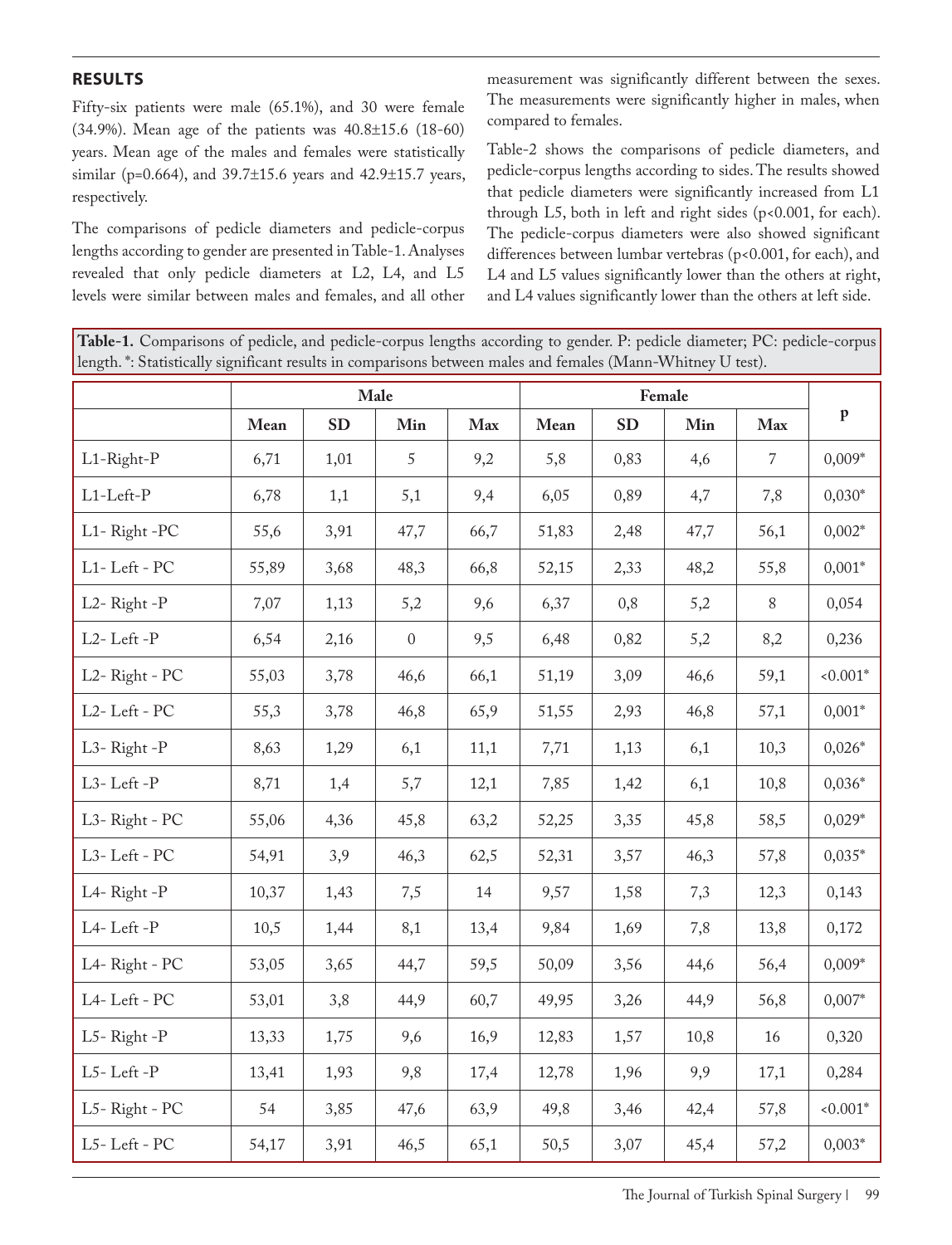**Table-2.** Pedicle diameters and pedicle-corpus lengths according to the sides.\*: Pedicle diameters were significantly increased from L1 through L5, both in left and right sides (Friedman Test). \*\*: Pedicle-corpus lengths on right side showed significant difference in overall comparisons (Friedman Test), and post-hoc analyses revealed that L4 and L5 values significantly lower than the others (Wilcoxon test). \*\*\*: Pedicle-corpus lengths on left side showed significant difference in overall comparisons (Friedman Test), and post-hoc analyses revealed that L4 values significantly lower than the others (Wilcoxon test).

|                       | Right |           |      |      |              | Left  |           |              |      |              |
|-----------------------|-------|-----------|------|------|--------------|-------|-----------|--------------|------|--------------|
| Pedicle diameter      | Mean  | <b>SD</b> | Min  | Max  | $\mathbf{p}$ | Mean  | <b>SD</b> | Min          | Max  | $\mathbf{p}$ |
| L1                    | 6,39  | 1,04      | 4,6  | 9,2  |              | 6,53  | 1,08      | 4,7          | 9,4  |              |
| L2                    | 6,83  | 1,07      | 5,2  | 9,6  | $< 0.001*$   | 6,52  | 1,79      | $\mathbf{0}$ | 9,5  | $< 0.001*$   |
| L <sub>3</sub>        | 8,31  | 1,3       | 6,1  | 11,1 |              | 8,41  | 1,45      | 5,7          | 12,1 |              |
| L4                    | 10,09 | 1,52      | 7,3  | 14   |              | 10,27 | 1,55      | 7,8          | 13,8 |              |
| L <sub>5</sub>        | 13,15 | 1,69      | 9,6  | 16,9 |              | 13,19 | 1,94      | 9,8          | 17,4 |              |
| Pedicle-corpus length |       |           |      |      |              |       |           |              |      |              |
| L1                    | 54,29 | 3,9       | 47,7 | 66,7 |              | 54,58 | 3,71      | 48,2         | 66,8 |              |
| L2                    | 53,69 | 3,97      | 46,6 | 66,1 |              | 53,99 | 3,91      | 46,8         | 65,9 |              |
| L <sub>3</sub>        | 54,08 | 4,22      | 45,8 | 63,2 | $0.001**$    | 54    | 3,95      | 46,3         | 62,5 | $0.001***$   |
| L4                    | 52,02 | 3,85      | 44,6 | 59,5 |              | 51,94 | 3,87      | 44,9         | 60,7 |              |
| L5                    | 52,54 | 4,2       | 42,4 | 63,9 |              | 52,89 | 4,01      | 45,4         | 65,1 |              |

### **DISCUSSION:**

Detailed anatomical descriptions of the morphology and orientation of lumbar vertebrae are necessary for the development and use of implantable devices and spinal instrumentation3 . The goal of internal fixation for fusion is to reconstruct the compromised columns within a spinal motion segment with non-biologic materials, affording temporary immobilization and stabilization until bony fusion can develop<sup>1</sup>.

Fixation is successful when a construct can withstand the wear and tear of stresses and strains until fusion occurs. In the lumbar area, detailed anatomical knowledge is critical for performing a safe operation<sup>22</sup>. It is a common clinical finding that most of the pedicle fractures related to pedicle screws occur at the lateral wall of the pedicle. Misenheimer et al. inserted screws of the different diameters into thoracic and lumbar pedicles<sup>17</sup>. After the use of increased screw diameter, they found changes on the pedicle structure. Although there were as many lateral cutouts as there were medial, they have found that the entrance points for the screws were in the center of the pedicle, they saw 72% pedicle fractures laterally and only 28% medially. The medial wall of the pedicle must be preserved during screw placement into the pedicle to avoid nerve root or dural damage and to preserve biomechanical stability 13. The definition of the appropriate screw length and diameter usage will decrease the complication risks like anterior corpus and pedicle perforation, dural tear, cerebrospinal fluid leakage, nerve and major vascular injury.

Cansever et al. and Zindrick et al. reported similarly in their studies that pedicle diameter is increasing but length of pedicle is decreasing from L1 to L56,22. Our results are supporting these reports. Acharya et al. and Chadha et al. reported Indian populations' lumbar vertebrae morphology have variations<sup>2,7</sup>. That supports the opinion of morphological characteristics may be varied between different populations. This aspect was also evident in various other ethnic population groups studied by Cheung et al., Hou et al., and Kim et al., for Chinese, Asian and Koreans, respectively<sup>8,10,12</sup>.

Many literature have described the morphometric aspects of the lumbar spine and the details of the pedicle sizes and dimensions by means of CT scan, plain image, direct specimen measurement and quantitative 3D anatomic